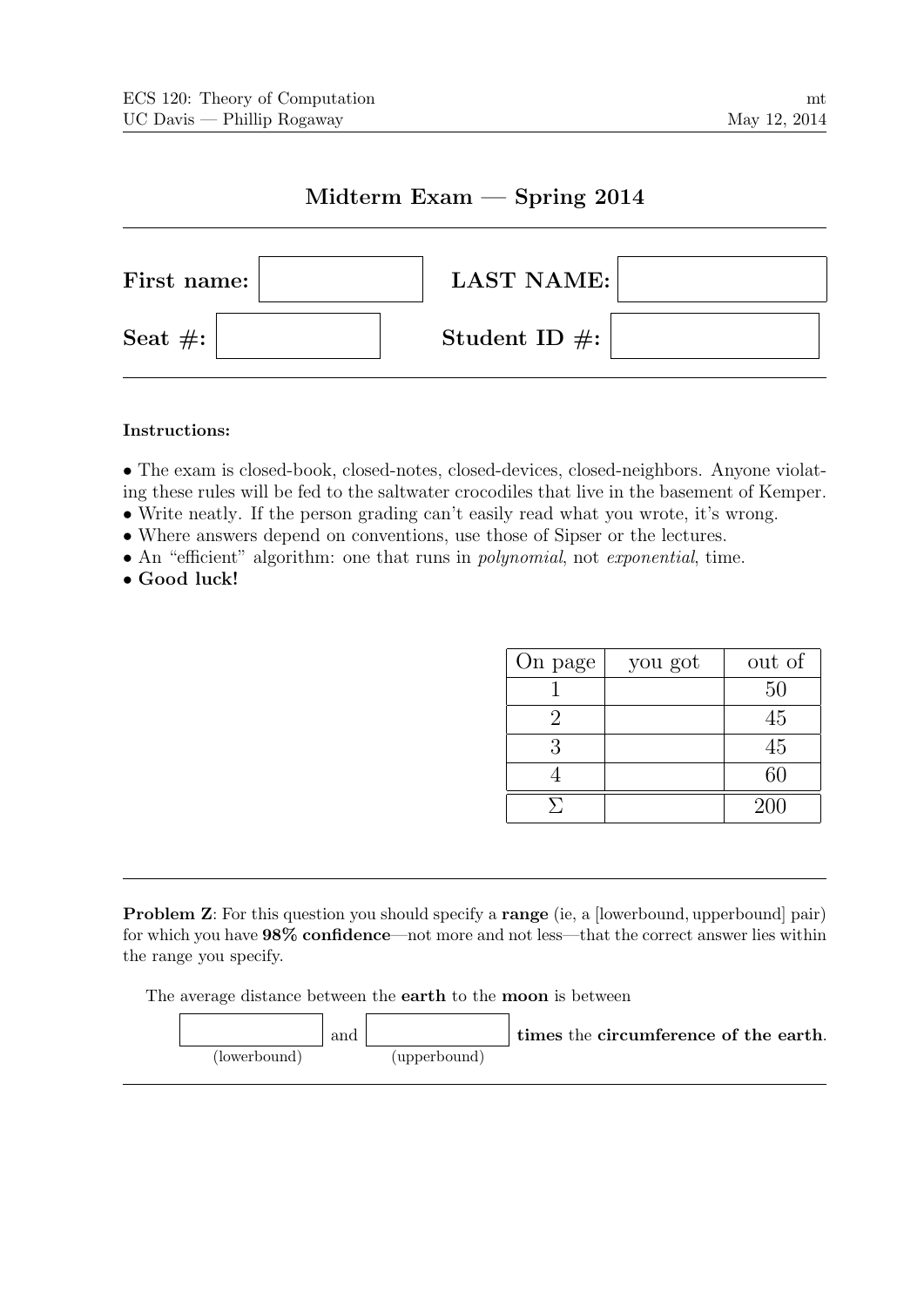# 1 Fill in the blank

Fill in the boxes. All answers are **numbers**.

| 1. A DFA $M = (Q, \Sigma, \delta, q_0, F)$ has $ Q  = 10$ states and $ \Sigma  = 5$ characters. Then there are                                                                                                                                                                                                       |
|----------------------------------------------------------------------------------------------------------------------------------------------------------------------------------------------------------------------------------------------------------------------------------------------------------------------|
| points in the domain of $\delta$ and<br>points in the range of $\delta$ .                                                                                                                                                                                                                                            |
| An NFA $M = (Q, \Sigma, \delta, q_0, F)$ has $ Q  = 10$ states and $ \Sigma  = 5$ characters. Then there are                                                                                                                                                                                                         |
| points in the domain of $\delta$ and<br>points in the range of $\delta$ .                                                                                                                                                                                                                                            |
| A PDA $M = (Q, \Sigma, \Gamma, \delta, q_0, F)$ has $ Q  = 10$ states and $ \Sigma  = 2$ characters in the input alphabet                                                                                                                                                                                            |
| and $ \Gamma =4$ characters in the tape alphabet. Then there are<br>points in the                                                                                                                                                                                                                                    |
| domain of $\delta$ and<br>points in the range of $\delta$ .                                                                                                                                                                                                                                                          |
| <b>2.</b> You are given an NFA $M = (Q, \Sigma, \delta, q_0, F)$ with $ Q  = 100$ states, operating on $ \Sigma  = 2$<br>characters, and employing $ F  = 10$ final states.                                                                                                                                          |
| If we construct from M an NFA for $(L(M))^R$ it will have<br>states.                                                                                                                                                                                                                                                 |
| Alternatively, if we construct from $M$ an NFA for $L(M)$ by combining procedures seen in class,                                                                                                                                                                                                                     |
| it will have<br>states.                                                                                                                                                                                                                                                                                              |
| <b>3.</b> A CNF (Chomsky-Normal Form) CFG $G = (V, \Sigma, R, S)$ has 7 variables, 6 terminals, 5 rules<br>of the form $A \to BC$ , and 8 rules of the form $A \to a$ . Using the procedure shown in class and in<br>your book, convert $G$ to a PDA $M$ that allows one to push an arbitrary number of symbols onto |
| the stack in one transition. Then M will have $ Q  =$<br>states. If, instead, we<br>allow $M$ to push only one symbol onto the stack at a time (which was our original convention),                                                                                                                                  |
| then the construction will need to have $ Q $ =<br>states.                                                                                                                                                                                                                                                           |
| 4. As per PS5, problem 5, there's a natural conversion of a DFA $M = (Q, \Sigma, \delta, q_0, F)$ into<br>a context-free grammar $G = (V, \Sigma, R, S)$ for $L(M)$ . Suppose that M has $ Q  = 10$ states,<br>$ \Sigma  = 3$ characters, and $ F  = 5$ final states. Then the corresponding CFG G will have         |
| $ V  =$<br>variables and $ R  =$<br>rules.                                                                                                                                                                                                                                                                           |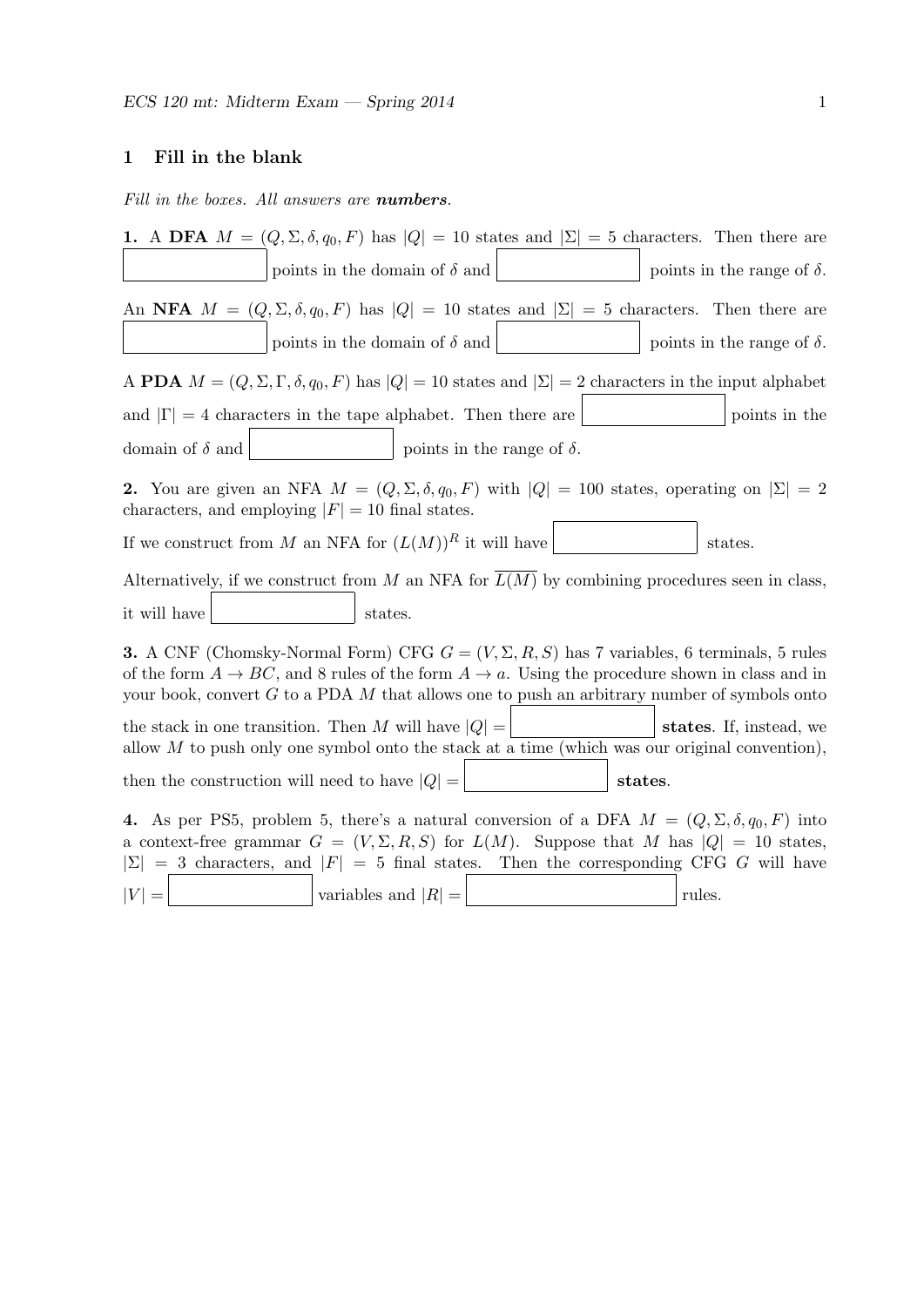### 2 Short answer

1. Use the pumping lemma (and anything else that you might need) to prove that  $L = \{x \in \{a, b\}^* : x \text{ is not a palindrome}\}\$ is not regular.

2. In the Myhill-Nerode theorem an equivalence relation  $\sim$  is associated to any language L. We did this by defining, for a given L, that  $x \sim x'$  if (complete the sentence)

Let  $L = \{x \in \{a, b\}^* : x \text{ is a palindrome}\}\.$  Then  $x = aa$  and  $x' = aaa$  are / aren't (please circle the **correct** choice)  $\sim$  related to one another because (complete the sentence)

**3.** Give a CFG for the language  $L = \{xx^Ryy^R : x, y \in \{a, b\}^*\}$ . Your CFG must be as simple as possible.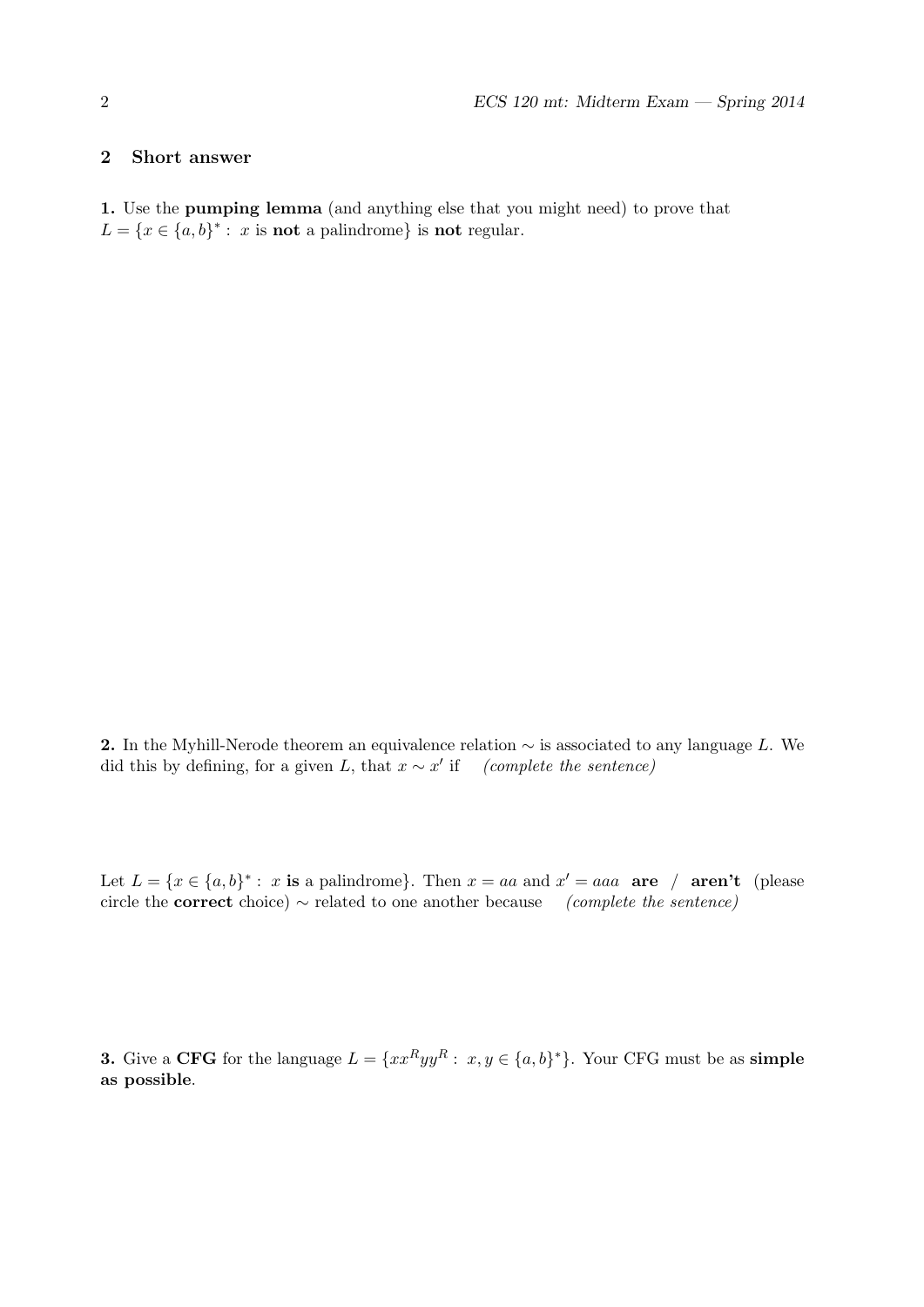4. Draw a picture that helps explain the main idea behind the pumping lemma for CFLs. You picture should include labels  $S$ ,  $A$ , and  $u$ ,  $v$ ,  $x$ ,  $y$ ,  $z$ . Then, with no more than a couple of sentences, explain the proof idea that your picture aims to convey.

5. Carefully explain what it means if I say: "the CFLs are closed under intersection. Don't indicate if the statement is true or false—just provide a precise mathematical translation of the meaning of the claim.

Now prove or disprove (circle one) the claim: the CFLs are closed under intersection.

6. Let  $L$  be the set of all decimal digits  $d$  such that  $d$  occurs **infinitely often** in the decimal representation of the number  $\pi = 3.14159 \cdots$ .

Is L regular? Circle either: yes or no.

Now prove your answer.